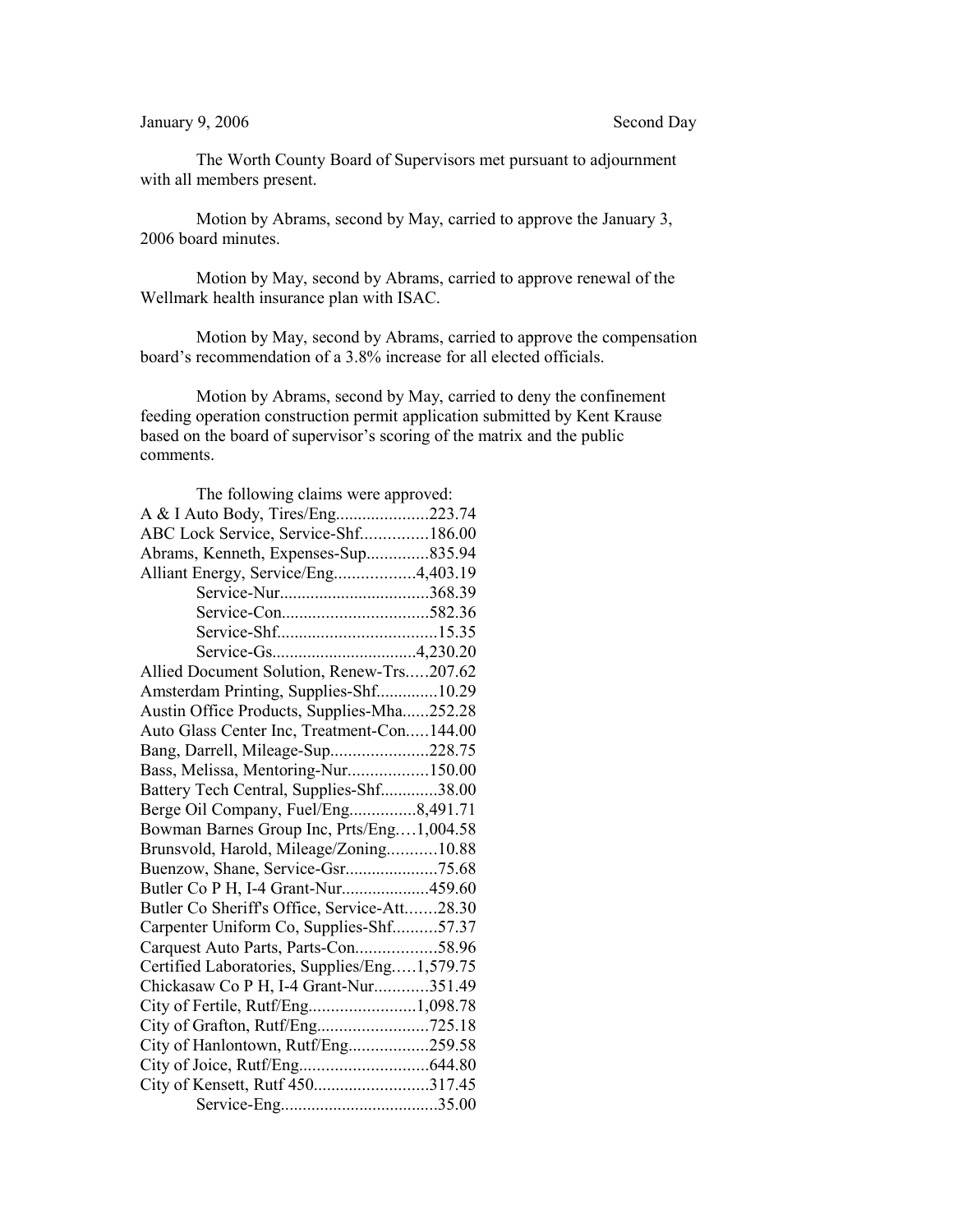| City of Manly, Service/Eng22.81             |  |
|---------------------------------------------|--|
| City of Northwood, Service/Eng34.00         |  |
|                                             |  |
|                                             |  |
|                                             |  |
| Cole, Garrett, Bounty-Daa20.00              |  |
| Cole, Jesse, Bounty-Daa30.00                |  |
| County Case Management, Dues-Mha300.00      |  |
|                                             |  |
| Dept of Public Defense, Edu-Shf85.00        |  |
| Dietrich, Tresa, Mentoring-Nur25.00         |  |
| Duncan Heights Inc, Service-Mha4,289.00     |  |
| Electronic Engineering, Service-Ema44.70    |  |
|                                             |  |
| Electronic Specialties, Ser-Radio/Eng703.71 |  |
| Emmet County P H, I-4 Grant-Nur429.82       |  |
| Ethington, Nancy, Mileage-Mha411.75         |  |
| Fallgatter's Market, Supplies-Con11.42      |  |
| Fastenal, Supplies/Eng29.54                 |  |
| Fisher, Jane, Expenses-Mha136.50            |  |
| Floyd Co P H, I-4 Grant-Nur446.80           |  |
| Fossey, Michael Dean, Mentoring-Nur240.00   |  |
| Franklin Co P H, I-4 Grant-Nur183.95        |  |
| Galls Incorporated, Supplies-Shf79.98       |  |
| Hanson Tire Service Inc, Tires/Eng666.44    |  |
| Hawkeye Outdoor Adv, Adv-Nur445.00          |  |
| Heartland Power Coop, Service-Con100.68     |  |
| Heartland Technology, Service-Dap195.00     |  |
|                                             |  |
| Hengesteg, Clair, Mileage/Zoning14.26       |  |
| Hillcrest Family Service, Service-Mha919.45 |  |
| Hines, Adam, Mentoring-Nur80.00             |  |
| Huber Supply Co, Supplies/Eng215.27         |  |
|                                             |  |
| IA Workforce Development, Ins/Ins207.69     |  |
| Interstate Motor Trucks, Parts/Eng529.03    |  |
| Iowa Office Solutions, Service/Eng52.41     |  |
|                                             |  |
| Jensen, Bobbie, Expense-Mha528.19           |  |
| Kloster, Mike, Mentoring-Nur200.00          |  |
| L R Falk Const Co, Service-Con442.88        |  |
| Lake Mills Lumber Co, Service/Eng6.00       |  |
| Law Enforcement Systems, Supp-Shf57.00      |  |
| Lawson Products Inc, Supplies/Eng1,778.53   |  |
| Lea Mobile Glass Inc, Service/Eng145.00     |  |
| Loken, Rod, Mileage/Zoning9.76              |  |
| Low's Standard, Fuel-Asr24.40               |  |
| Lupkes, Jayne, Mileage/Zoning8.63           |  |
| Manly Signal, Service-Nur40.10              |  |
|                                             |  |
|                                             |  |
| May, Dennis, Mileage-Sup97.50               |  |
|                                             |  |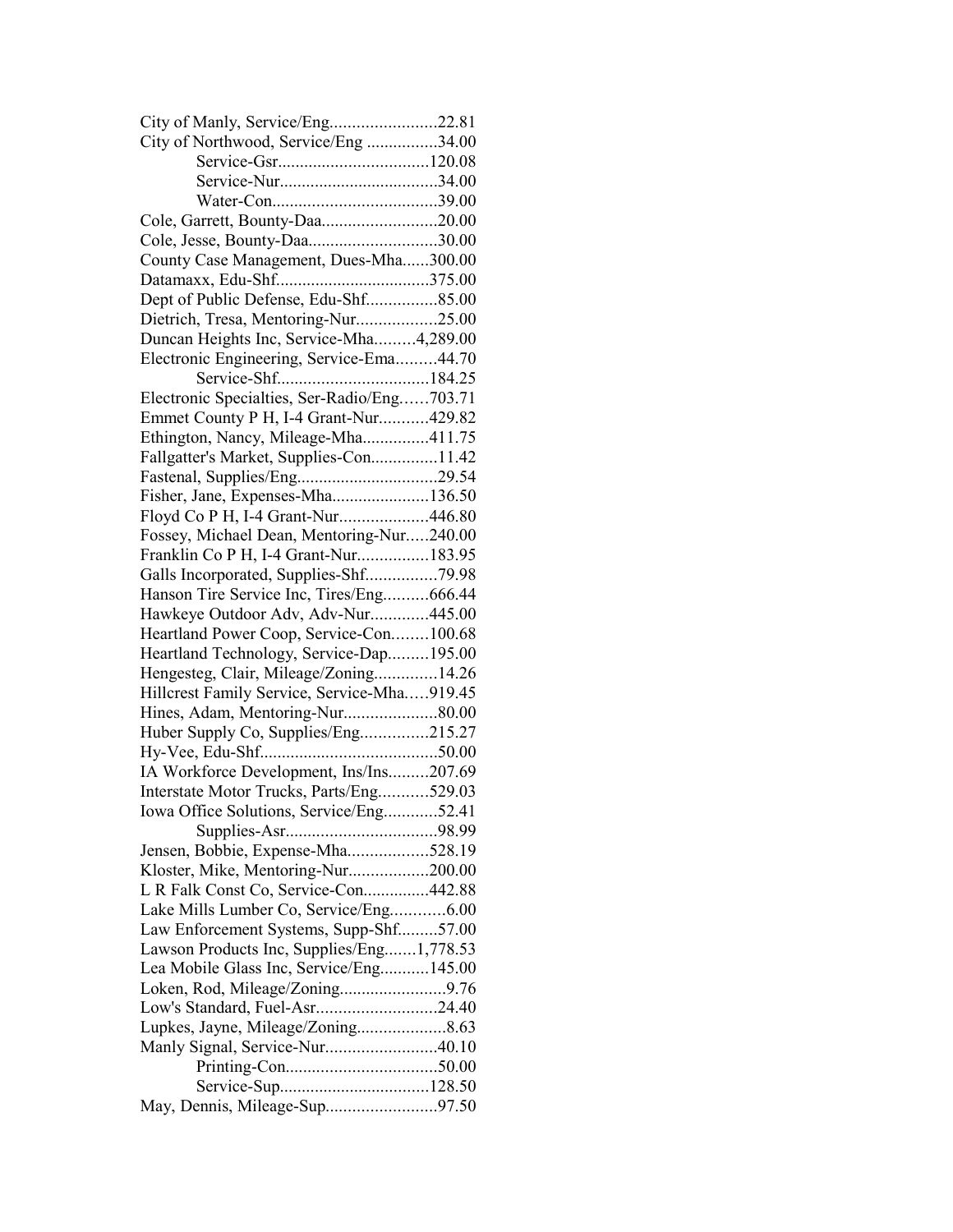| McDonough, Nicole M, Mentoring-Nur25.00                                  |  |
|--------------------------------------------------------------------------|--|
| Mechem, Elsie L, Mileage-Mha150.01                                       |  |
| Mental Health Center, Service-Mha1,668.00                                |  |
| Service-Mha2,623.98                                                      |  |
|                                                                          |  |
| Midland Equipment, Parts/Eng90.06                                        |  |
| Midwest Wireless, Service-Nur23.98                                       |  |
| Minolta Corp, Service-Nur43.65                                           |  |
| Mireles, Cody, Service-Mha580.00                                         |  |
| Mireles, Jessie, Service-Mha550.00                                       |  |
| Mileage-Mha153.76                                                        |  |
| Mireles, Sandra, Expenses-Mha673.88                                      |  |
| Nelson, Belinda Mae, Mentoring-Nur40.00                                  |  |
| Next Generation Technolo, Serv-Mha33.75                                  |  |
| Northwood Anchor, Printing-Con353.15                                     |  |
|                                                                          |  |
|                                                                          |  |
| Northwood Co-Op, Soil Testing-Con34.63                                   |  |
| Northwood Equip Inc, Parts/Eng113.96                                     |  |
| Northwood Lumber Co, Lumber-Con81.73                                     |  |
| Northwood True Value, Supplies-Con202.43                                 |  |
|                                                                          |  |
|                                                                          |  |
| Omb Police Supply, Supplies-Shf106.00                                    |  |
| Opportunity Village, Service-Mha366.66                                   |  |
|                                                                          |  |
| Page, Rosanne, Mentoring-Nur60.00                                        |  |
| Palo Alto Co P H, I-4 Grant-Nur100.00                                    |  |
| Peterson, Gene, Bounty-Daa40.00                                          |  |
| Peterson, Mary Jo, Mentoring-Nur60.00                                    |  |
| Pitney Bowes, Qtly Service-Dap552.00                                     |  |
| Printing Services Inc, Supplies-Dap86.44                                 |  |
|                                                                          |  |
| Pronto Market, Supplies/Eng58.69<br>Quill Corporation, Supplies-Nur53.31 |  |
|                                                                          |  |
|                                                                          |  |
| Ram System Ltd, Service-Nur480.00                                        |  |
| Sioux Sales Co, Supplies-Shf71.93                                        |  |
| Stockton Trout Farms, Trout-Con1,120.00                                  |  |
| The Hotel at Gateway Center, Edu-Dap211.86                               |  |
| The Sidwell Company, Service-Dap2,437.66                                 |  |
| Thompson Garage, Tires/Eng12.76                                          |  |
| Trading Post, Parts-Con12.47                                             |  |
| Truck Vault, Service-Shf1,857.40                                         |  |
| Tsp Court Reporting, Service-Att63.85                                    |  |
|                                                                          |  |
|                                                                          |  |
| Us Latex Products Inc, Supplies-Shf83.78                                 |  |
| Vance, Russell D, Mentoring-Nur150.00                                    |  |
|                                                                          |  |
| Waste Management, Service-San4,355.06                                    |  |
| West Payment Center, Supplies-Shf293.25                                  |  |